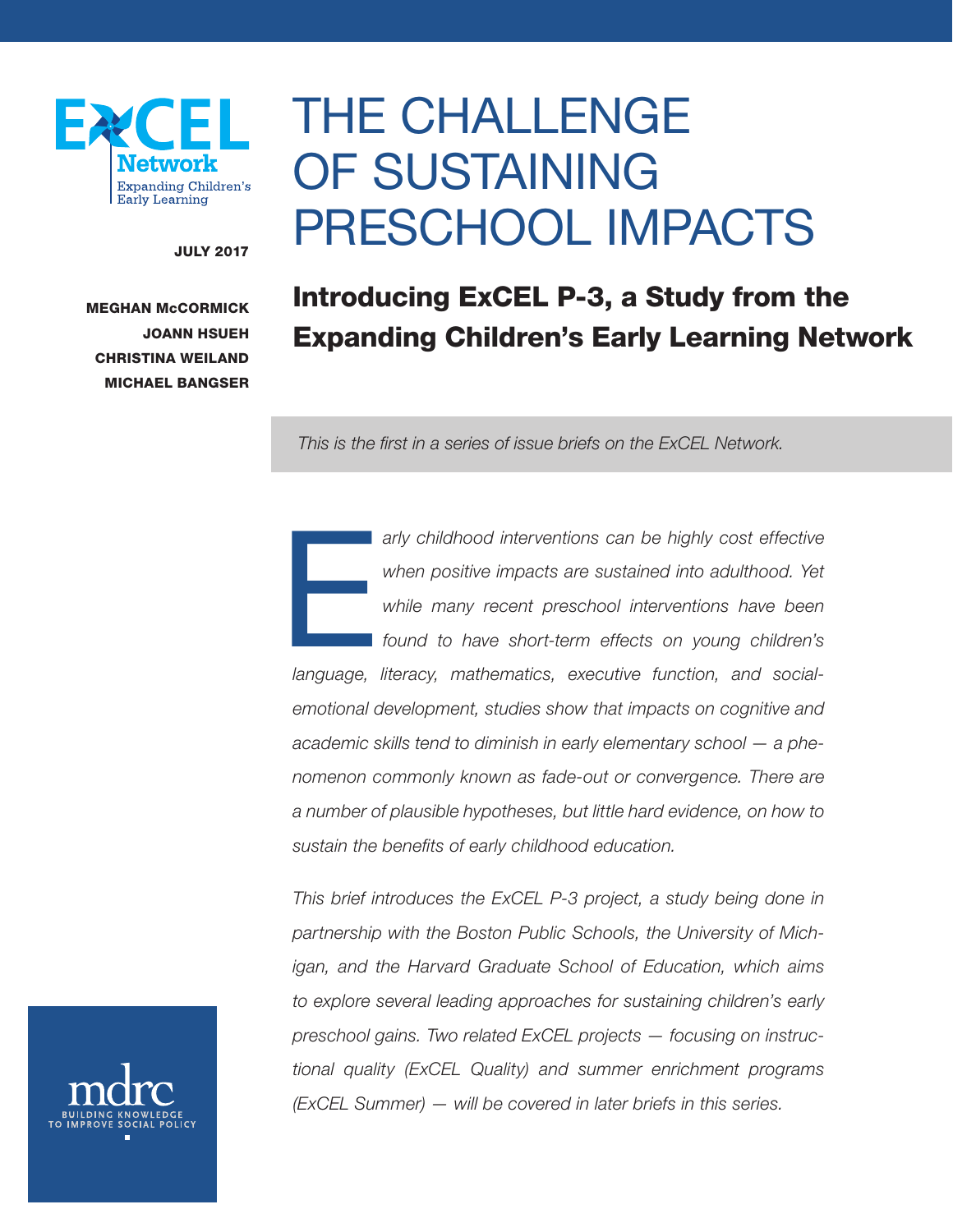Young children from low-income families, particularly those who are nonwhite or whose home language is not English, continue to lag behind their higher-income peers in school readiness and later academic achievement. One promising avenue for reducing early skill gaps is to provide these children with high-quality early childhood education. Spurred by ample evidence that some preschool programs can bolster children's kindergarten readiness, states and localities throughout the United States have responded by expanding preschool programs.<sup>1</sup>

In doing so, policymakers facing tight budgets are seeking cost-effective approaches that can produce lasting impacts for children. Yet the research to date does not provide concrete guidance on how investments in early childhood education can reach their full potential. This brief describes one project of the Expanding Children's Early Learning (ExCEL) Network that examines that question.

The ExCEL Network aims to harness the commitment to expand early childhood education by building a systematic body of rigorous evidence to guide the design and delivery of preschool programs on a large scale. A collaboration led by MDRC, a nonprofit, nonpartisan education and social policy research organization, ExCEL is engaging local officials, preschool providers, and researchers as active partners in innovation and evidence building, while also benefiting from the contributions of other experts in the policymaking, practitioner, and advocacy communities. Anchor funding is being provided by the Laura and John Arnold Foundation, with outreach to other national, regional, and local funding partners.

ExCEL seeks to demonstrate effective approaches that can play a key role in the successful expansion of preschool programs. Three questions are fundamental to this initiative:

- How do we *sustain positive outcomes for children* from preschool programs into the elementary grades and beyond?
- What is the right combination of *curricula and teacher professional development to improve preschool instructional quality* and maximize child outcomes?
- Would *increasing the amount of instruction, through a summer enrichment program* right before kindergarten entry, lead to stronger child outcomes? What are the effects of the program for children who did or did not attend formal preschool?

Each of these questions will be examined rigorously to produce an integrated body of work on the effectiveness of interventions for low-income prekindergartners. Data will be collected on common measures across the three projects, and an active learning network of participating localities and researchers will identify and share practical lessons as the program operation unfolds and the research findings emerge. In addition to providing ongoing opportunities for the participating localities, the ExCEL Network will be a resource for other districts, cities, and states throughout the country seeking evidence-based practices.

This issue brief focuses on the first of the three policy questions above and describes the ExCEL P-3 study. ExCEL P-3 makes use of a special opportunity in the Boston Public Schools to

1 Schweinhart et al. (2005); Campbell et al. (2012); Barnett (1995); Ludwig and Phillips (2008); Puma et al. (2012).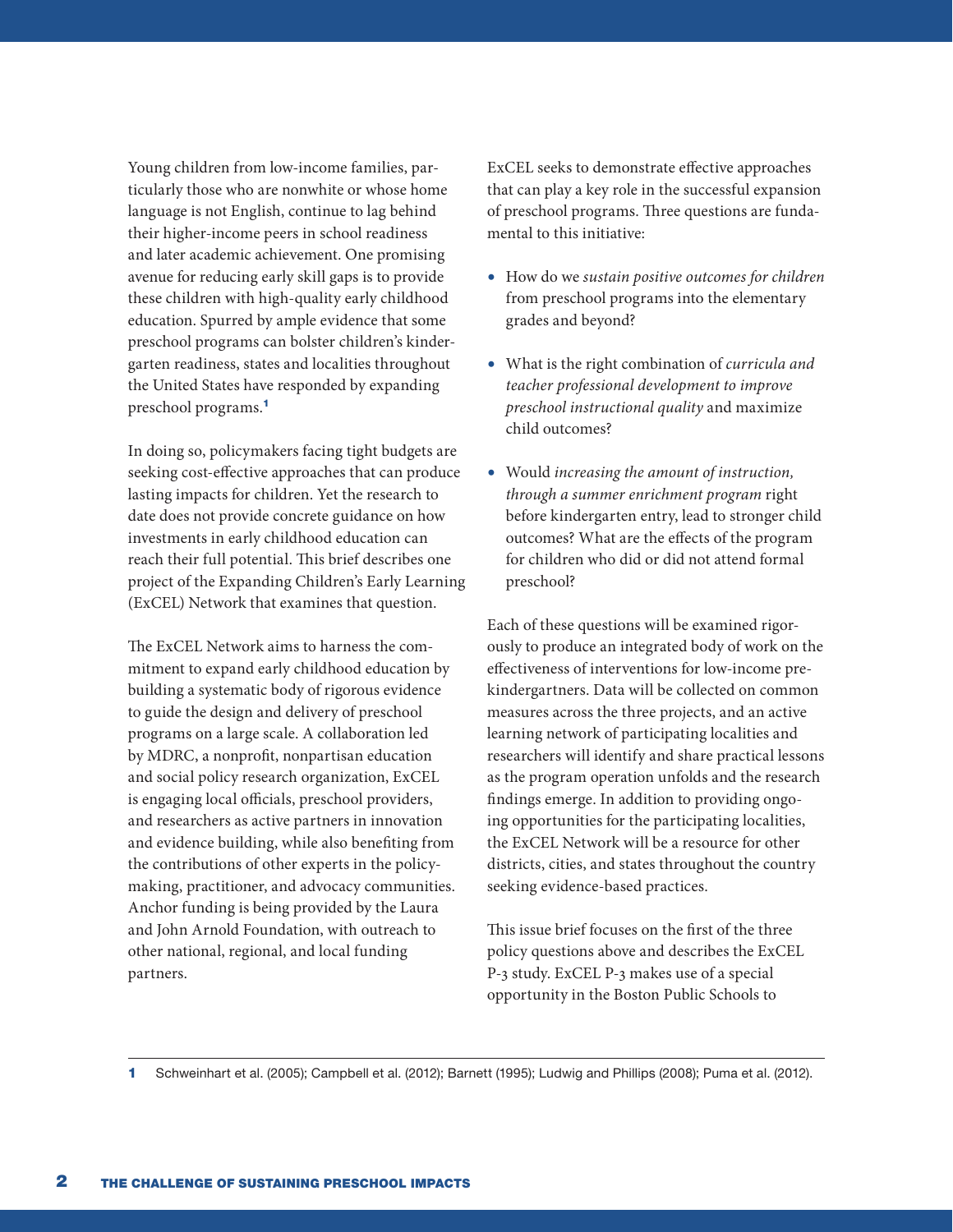confirm whether a preschool program that combines evidence-based curricula with coaching and professional development for teachers, reinforced by system-wide alignment of instruction into elementary school, will produce sustained improvements in a range of student outcomes. The other two ExCEL projects — focusing on instructional quality (ExCEL Quality) and summer enrichment programs (ExCEL Summer) — are described at the end of this document and will be covered in later briefs in this series.

# APPROACHES FOR SUSTAINING PRESCHOOL IMPACTS

Intensive early childhood interventions can be highly cost effective when positive impacts are sustained into adulthood. The strongest evidence of positive, lasting impacts comes from older studies of small-scale programs, notably the Perry Preschool and Abecedarian projects.<sup>2</sup>

While many more recent preschool interventions have been found to have short-term positive effects on young children's language, literacy, mathematics, executive functioning, and social-emotional development, studies do not yet allow for longterm follow-up, and little is currently known about whether the lasting benefits of preschool programming found in the Perry and Abecedarian projects

are consistent in contemporary work. The studies conducted over the past ten years, which typically follow children through elementary school, generally show that impacts on cognitive and academic skills tend to diminish in early elementary school — a phenomenon commonly known as fade-out or convergence.<sup>3</sup> An evaluation of the Tennessee Voluntary Prekindergarten program is a recent example showing that preschool effects on cognitive outcomes may not extend into elementary school.<sup>4</sup> This more recent pattern of findings has drawn attention in the field about how to design programming to achieve reliable, sustained impacts into elementary school on a system-wide scale. There are a number of plausible hypotheses, but little hard evidence, on how to increase the prospects for sustaining early impacts into elementary school. The ExCEL P-3 study is well positioned to explore several leading approaches:

- ADDRESSING THE FULL RANGE OF RELEVANT SKILLS. It may be that certain skills that contribute to longer-term success are not being taught or measured. For example, although the Perry Preschool project's early impacts on important cognitive skills mostly disappeared, there were lasting and consistently positive impacts on other skills, such as improved classroom and personal behavior and fewer referrals to special education. Moreover, evaluations to date have focused mostly on "constrained" skills
- 2 Schweinhart et al. (2005); Campbell et al. (2012). The High/Scope Perry Preschool project was implemented in Michigan from 1962 to 1967 as a high-quality preschool intervention for three- and four-year-old children at high risk of failing in school. Conducted from 1972 to 1985, the Abecedarian project was a high-quality child care intervention for at-risk children from early infancy through age five in North Carolina. Both studies found large program impacts on children's cognitive skills in early elementary school (Campbell et al. 2002; Schweinhart, Barnes, and Weikart 1993). Follow-up studies for both projects have continued to show longlasting impacts on school attainment, economic development, and decreased criminal behavior into adulthood (Campbell et al. 2012; Schweinhart et al. 2005).
- 3 Barnett (1995); Ludwig and Phillips (2008); Puma et al. (2012).
- 4 Lipsey, Farran, and Hoffer (2015).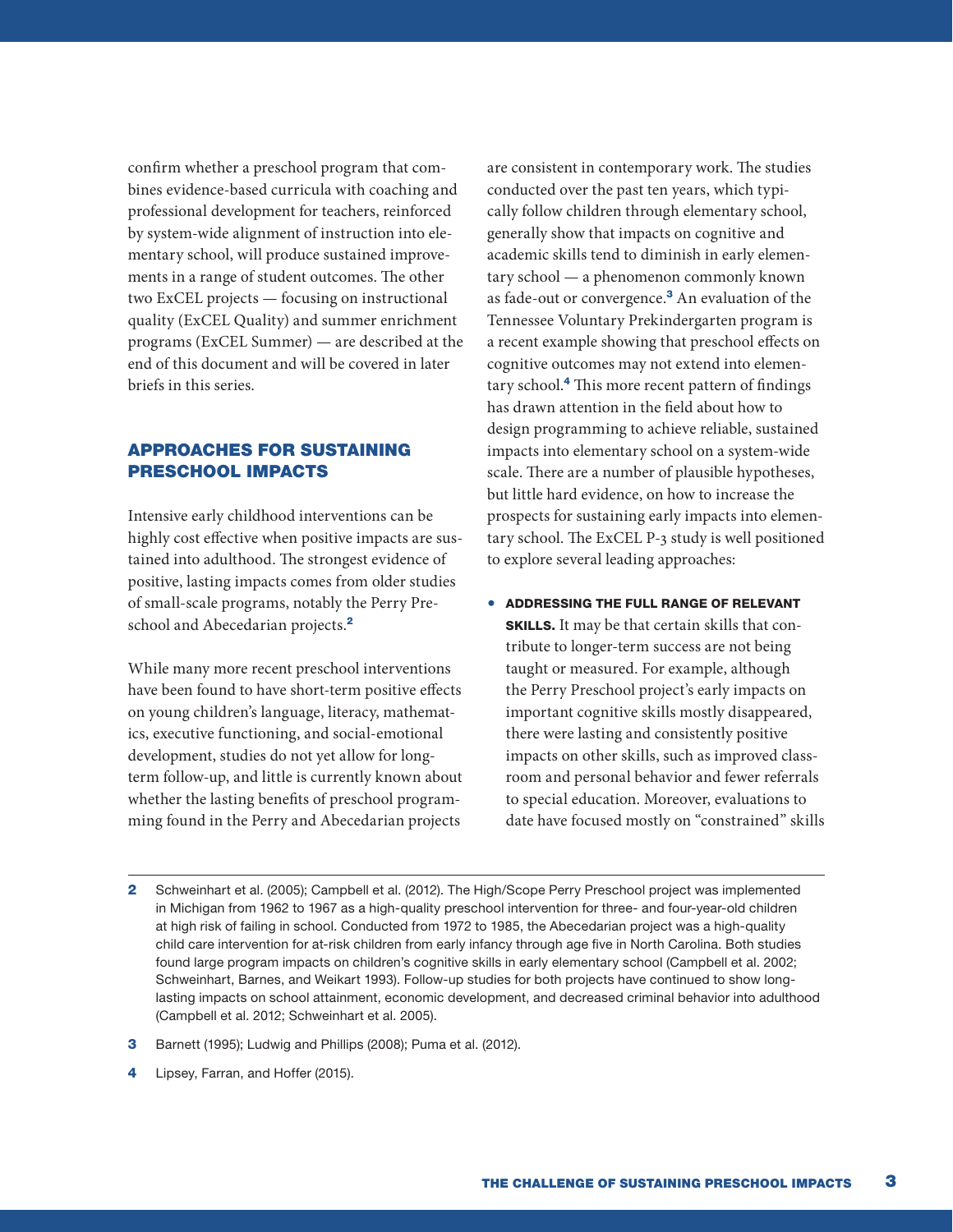(basic math skills and identification of letters or words) that all children are expected to develop in the early grades. Therefore, children in the control group in program evaluations, or those who did not attend preschool, soon catch up to the children who benefited from preschool.<sup>5</sup> The ExCEL P-3 study will examine whether more lasting impacts might be found for "unconstrained," higher-order skills (such as receptive and expressive vocabulary, critical thinking, or effective problem solving), which are more open to ongoing development and improvement.

• IMPROVING INSTRUCTIONAL ALIGNMENT. Preschool and early elementary school curricula are often not coordinated to support students' continued skill development. A recent study using a nationally representative data set found that kindergarten teachers reported spending a significant amount of time teaching skills that children who attended preschool already knew,<sup>6</sup> rather than building effectively on what was taught in preschool. In addition, the small-group, play-based instructional approach commonly used in preschool classrooms differs significantly from the whole-group instruction that prevails in elementary school. Evidence is emerging that curricular strategies to align the preschool and elementary school instructional content and format can contribute to sustaining preschool impacts.<sup>7</sup> The ExCEL P-3 study will examine whether a curriculum that aligns

instruction from preschool to early elementary school supports lasting preschool impacts.

- BOOSTING THE MAGNITUDE OF EARLY IMPACTS. The initial impacts of certain preschool programs might be too small to be sustained over time. Notably, longer-term effects on various life outcomes such as those found in the Perry Preschool and Abecedarian projects may be due in part to the sizable effects achieved during the preschool period.<sup>8</sup> This underscores the importance of boosting early impacts, which will be the focus of the ExCEL Quality project. That study seeks to improve instructional quality through curricular reform and strengthened professional development.
- PROMOTING QUALITY IN THE YEARS AFTER PRESCHOOL. Children's kindergarten and early elementary school experiences may not be of sufficient quality to sustain their preschool gains. Descriptive studies suggest that the effects for children who attended preschool are more likely to be sustained when children receive high-quality elementary education.<sup>9</sup> A related concern is that, in early elementary school classrooms with many children who did not attend preschool, teachers may focus their attention on helping these children catch up, leaving less time to focus on continued progress for the children who did attend preschool.<sup>10</sup> The ExCEL P-3 study will examine whether classroom qual-
- 5 Paris (2005); Bailey, Duncan, Odgers, and Yu (2017).
- 6 Engel, Claessens, and Finch (2013).
- 7 For example, a randomized experiment of a program that aligned the content and instructional approach of a math-based curriculum across preschool and elementary school found that preschool impacts were sustained through the end of first grade, relative to a business-as-usual control group. In contrast, children who received only the preschool math enhancement did not show sustained impacts through first grade (Jenkins et al. 2015).
- 8 Campbell et al. (2002); Schweinhart, Barnes, and Weikart (1993).
- 9 Johnson (2012); Swain, Springer, and Hofer (2015).
- 10 Barnett (2011); Zigler and Styfco (2004).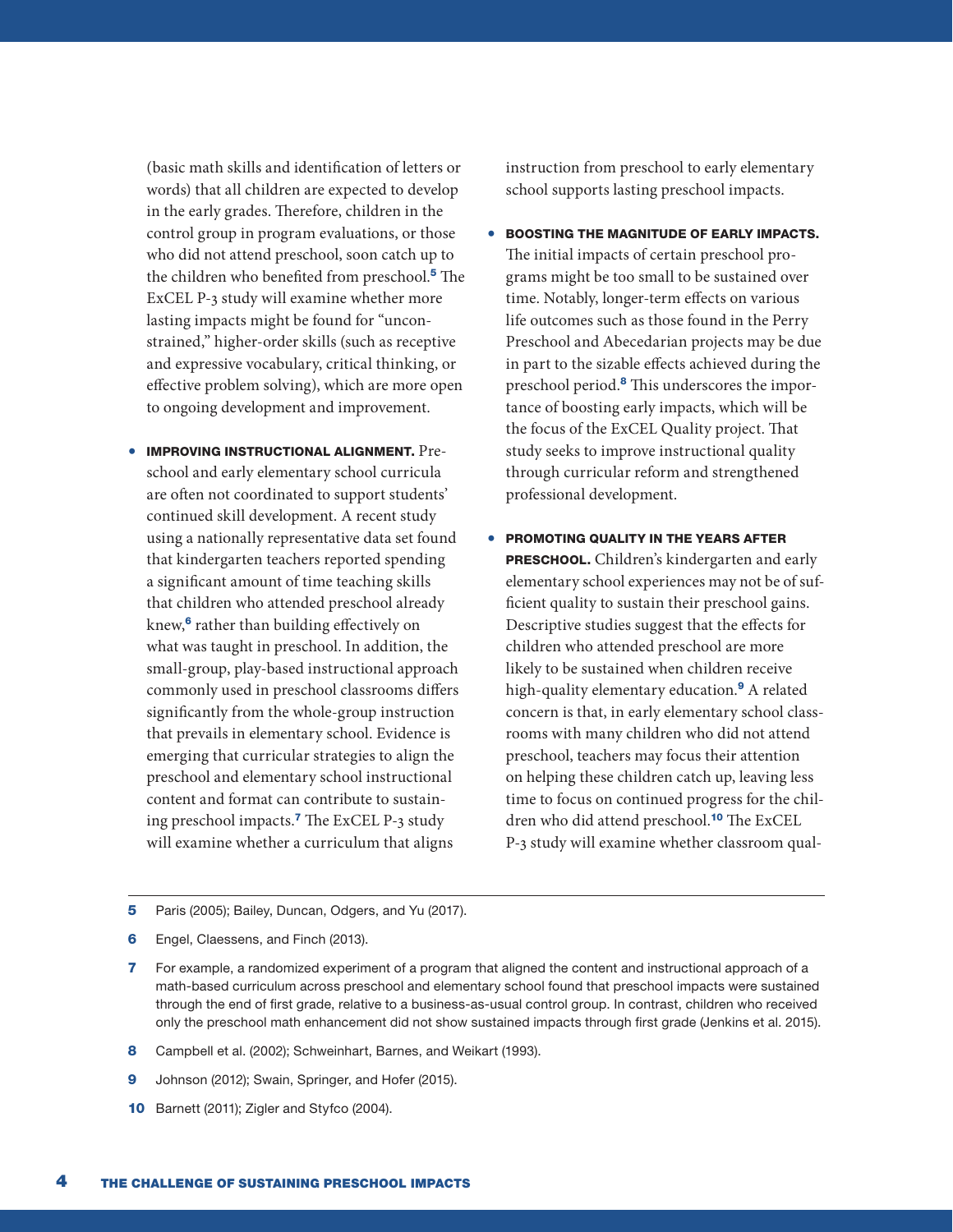ity and composition in early elementary school help explain variation in preschool impacts.

#### THE BOSTON PROGRAM

The Boston Public Schools (BPS) starts with a well-developed preschool program and builds on it with Focus, a system-wide language, literacy, and STEM (science, technology, engineering, mathematics) curriculum that aligns content and instruction from kindergarten through second grade.<sup>11</sup> All preschool classrooms use Focus on K1, a synthesis of two evidence-based curricula: an adapted version of Opening the World of Learning (2005),<sup>12</sup> a language and literacy curriculum that includes a social-emotional skills component in each unit, and Building Blocks,<sup>13</sup> an early mathematics curriculum that also promotes language development by requiring children to explain their mathematical reasoning verbally. Play-based classroom instruction focuses on extending children's learning and deepening their understanding of language, literacy, and mathematical concepts through problem solving and peer interaction. The preschool teachers receive curriculum-specific training and in-class support from experienced early childhood coaches.

BPS began rolling out Focus in 2012 to address its concern that the district's strong preschool program was largely disconnected from children's instruction in kindergarten and early elementary school. Focus is designed to ensure that kindergarten teachers build effectively on what children

are taught in preschool, first grade builds on kindergarten, and second grade builds on first grade. To take a simplified example, the preschool curriculum ends the year with a unit on "things that grow," incorporating vocabulary instruction on animal and plant names and related verbs into the daily activities of the classroom. Preschool children are exposed to such words as *tadpole*, *cub*, *flock*, *hatch*, and *burrow*. Then, early in kindergarten, children participate in an "animals and habitats" unit, which introduces more complex vocabulary (*hibernate*, *life cycle*, *habitat*, *discover*, *transform*) and knowledge (such as how animal habitats change across the season) that explicitly build on the introduction to the theme children learned in preschool.

Table 1 summarizes how Focus departs from previous practice in BPS — and in the field at large — in four key ways that could help sustain the impacts of preschool: the content of instruction, the format of instruction, opportunities to tailor instruction to children's skill levels, and professional development support.

### HOW WILL ExCEL P-3 BUILD ON THE BOSTON EXPERIENCE?

A set of impact analyses completed in 2009 found that the BPS preschool program had moderate to large early effects — half a year of learning on average — on children's academic, social-emotional, and executive function skills.<sup>14</sup> In 2016,

- 12 Schickedanz and Dickinson (2004).
- 13 Clements and Sarama (2007).
- 14 Weiland and Yoshikawa (2013).

<sup>11</sup> This brief uses "Focus" to describe the cross-grade, aligned curriculum that BPS developed and is implementing from preschool to second grade. Within this aligned curriculum, each grade has its own specific curriculum: Focus on K1 is used in preschool and consists of: (1) a 2005 version of Opening the World of Learning adapted by the BPS Department of Early Childhood for use in its classrooms; and (2) the Building Blocks curriculum. Focus on K2 is then used in kindergarten, Focus on First in first grade, and Focus on Second in second grade.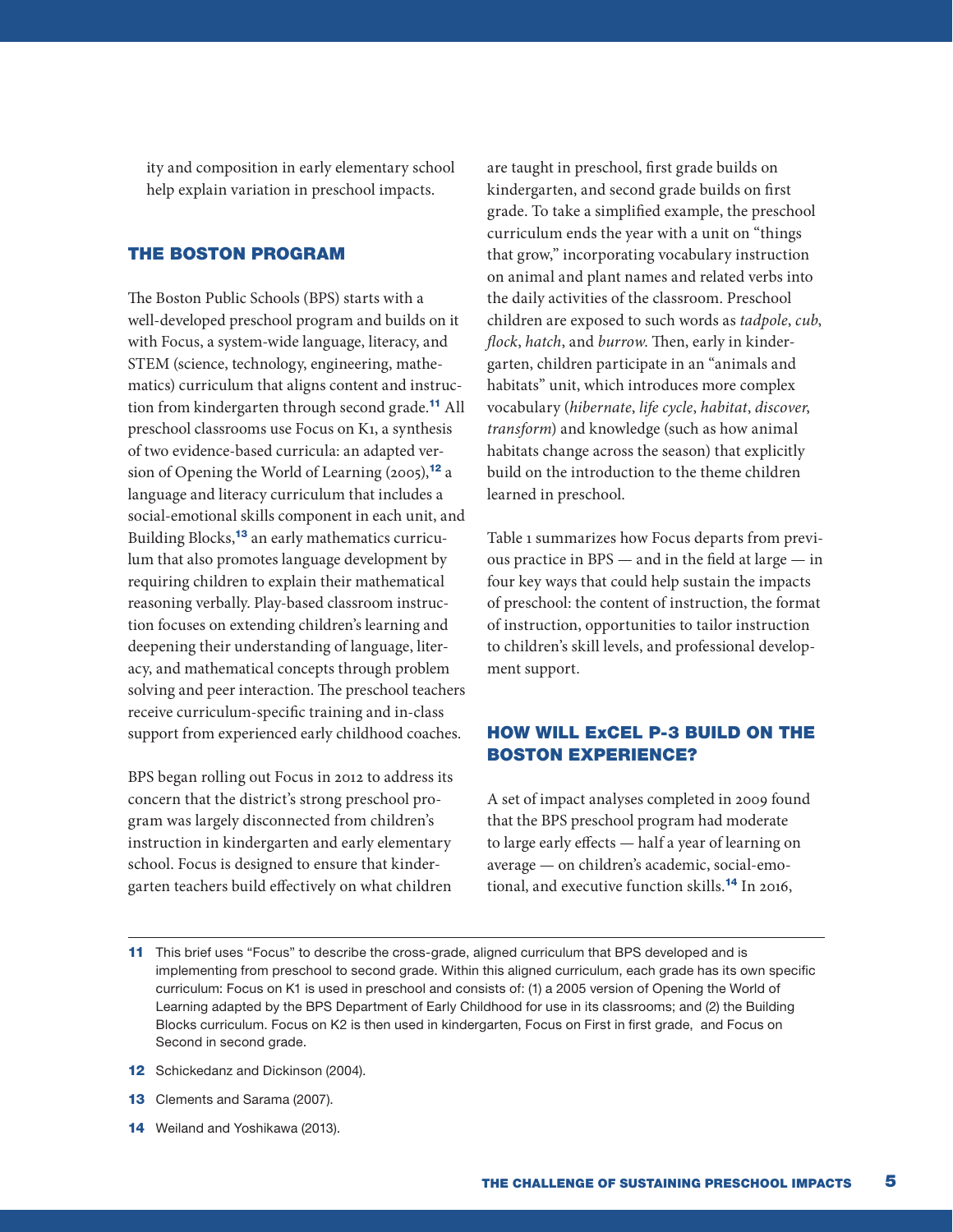#### TABLE 1

#### KEY FEATURES OF THE FOCUS CURRICULUM AT BOSTON PUBLIC SCHOOLS COMPARED WITH PREVIOUS PRACTICE

| <b>CURRICULAR</b><br><b>FEATURE</b>           | <b>PREVIOUS PRACTICE</b>                                                                                                         | <b>FOCUS CURRICULUM</b>                                                                                                                                                                                         |
|-----------------------------------------------|----------------------------------------------------------------------------------------------------------------------------------|-----------------------------------------------------------------------------------------------------------------------------------------------------------------------------------------------------------------|
| <b>Content of instruction</b>                 | Substantial repetition of preschool content<br>Ш<br>in elementary school                                                         | Content builds from preschool to second<br>U.<br>grade with little repetition                                                                                                                                   |
|                                               | Lessons are focused on basic skill de-<br>Ш<br>velopment, not integrated into thematic<br>lessons directed at content knowledge  | Lessons are theme-based and focus<br>on building critical thinking and content<br>knowledge                                                                                                                     |
|                                               | Subjects (literacy, language, math, sci-<br>$\mathcal{L}_{\mathcal{A}}$<br>ence, social studies) taught separately               | Connections are made across subject<br>areas                                                                                                                                                                    |
|                                               | Shallow content instruction, spread across<br>Ш<br>many content areas (e.g., 16 topics for<br>language/literacy in kindergarten) | Deep content instruction (e.g., 4 themes<br>for language/literacy in kindergarten, 6 in<br>first grade)                                                                                                         |
| <b>Format of instruction</b>                  | Kindergarten/elementary school structures<br>$\Box$<br>and formats not aligned with preschool                                    | Structures and formats mirror preschool                                                                                                                                                                         |
|                                               |                                                                                                                                  | Primarily small-group<br>$\mathcal{L}_{\mathcal{A}}$                                                                                                                                                            |
|                                               | Primarily whole-group<br>Ш                                                                                                       | Student-directed, with teacher support                                                                                                                                                                          |
|                                               | Teacher-directed, with mostly passive<br>П<br>listening and individual seatwork                                                  | Promotes active engagement with materi-<br>$\mathcal{L}_{\mathcal{A}}$<br>als and tasks that relate to broader themes                                                                                           |
|                                               |                                                                                                                                  | Project-based, including collaborative<br>work with peers                                                                                                                                                       |
| <b>Opportunities to tailor</b><br>instruction | Tailored instruction difficult to implement<br>ш<br>with whole-group instruction                                                 | Small-group instruction centers and mul-<br>U.<br>tiple learning approaches allow for differ-                                                                                                                   |
|                                               | Level of difficulty aimed at lower to middle<br>U,<br>performers                                                                 | entiated instruction                                                                                                                                                                                            |
|                                               |                                                                                                                                  | Tailored instruction designed to bring<br>$\mathcal{L}_{\mathcal{A}}$<br>less skilled students (who are less<br>likely to have attended preschool) up to<br>speed without holding back more skilled<br>students |
| <b>Professional development</b>               | Preschool teachers receive intensive train-<br>ing and ongoing coaching                                                          | All preschool through second-grade<br>teachers receive curriculum training and                                                                                                                                  |
|                                               | Kindergarten through second-grade<br>Ш<br>teachers receive mostly one-shot curric-<br>ulum training                              | coaching                                                                                                                                                                                                        |
|                                               |                                                                                                                                  | Monthly curriculum-focused seminars,<br>×.<br>led by a coach, encourage kindergarten<br>through second-grade teachers to share<br>problems, successes, and resources                                            |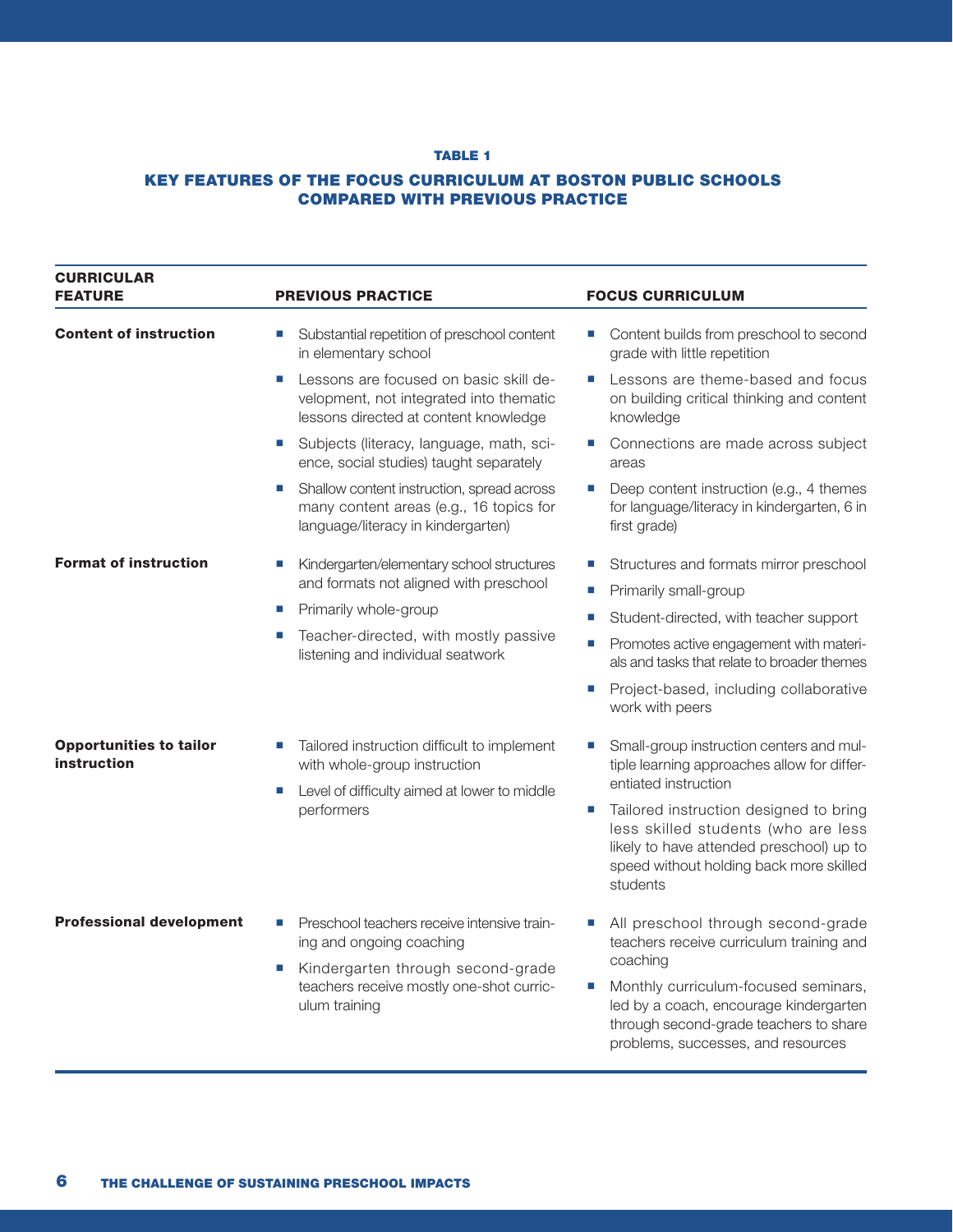MDRC launched an effort with BPS, the University of Michigan, and the Harvard Graduate School of Education to conduct a new longitudinal study examining the malleable factors in BPS children's learning environments that influence their academic, social-emotional, and behavioral outcomes from preschool to third grade. This descriptive research, which is funded by the Institute of Education Sciences as part of its Early Learning Network, aims to inform early education and elementary school systems on how to support children's positive development across the critical transition to formal schooling. Although this study will provide some insight into the key factors that are most important for predicting students' positive development, the research design will not allow the team to make any causal conclusions.

The ExCEL P-3 study presents an opportunity to build on this completed and ongoing work in Boston in several respects. First, the original impact study of BPS followed children only through the beginning of kindergarten and was conducted before the introduction of the aligned instruction that characterizes Focus.<sup>15</sup> The ExCEL P-3 study will extend at least through third grade for children who receive this aligned instruction. This follow-up is important, since third grade is widely recognized to be a critical point for predicting

children's longer-term achievement and academic success. Second, the original impact study used a quasi-experimental, regression discontinuity design;<sup>16</sup> the ExCEL P-3 study is a natural experiment that leverages a lottery that BPS conducts to allocate preschool slots in the face of excess demand. Third, in the original impact study tests were administered only in English, whereas in the ExCEL P-3 study Spanish-speaking students will be tested in Spanish.

The ExCEL P-3 study will explore two primary questions by comparing outcomes for children who were assigned to preschool in the 2016-2017 school year by lottery and a control group of children who were not assigned to preschool because of limited openings.

- 1 What are the impacts of BPS preschool on children's constrained and unconstrained skills at the beginning and end of kindergarten and third grade?
- **2** What factors might help explain whether gains in children's skills are sustained through third grade?

Data sources for the ExCEL P-3 study will include BPS administrative records, child assessments, and

- 15 A follow-up study is under way, using retrospective administrative data to estimate the effects of Boston preschool on cognitive outcomes through third grade for children enrolled before Focus was put in place. The study will not include findings on such factors as teacher practice, classroom quality, or instructional content, which are hypothesized to influence the sustainability of preschool impacts, and it will have limited ability to differentiate between constrained and unconstrained skills.
- 16 Regression discontinuity analysis is a quasi-experimental approach that can be used to estimate program impacts in situations where candidates are selected for treatment based on a score or rating falling above or below a certain threshold, by comparing individuals whose scores are similar but on opposite sides of the cut point. The Weiland and Yoshikawa study compared outcomes in the fall of 2009 for children who turned four years old immediately before or immediately after September 1, 2008. The impact estimates are difficult to generalize to the larger student population, since the findings particularly relate to children with birthdays on or close to the cut point. Lipsey et al. (2015) note that while age-based regression discontinuity designs are a popular approach for examining the impacts of preschool programs on child outcomes, such designs have a set of limitations relative to experimental research designs.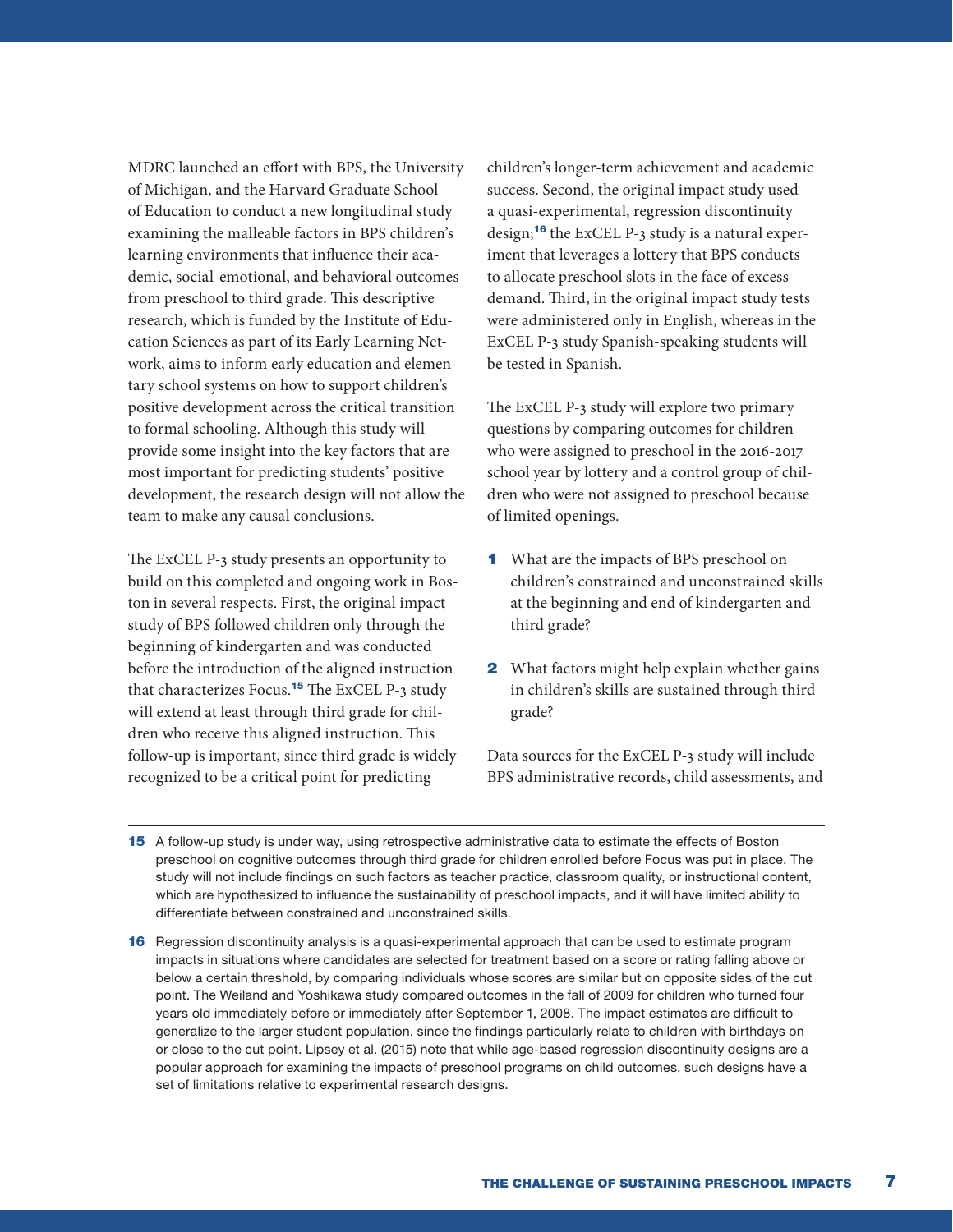measures of preschool and early elementary school quality and fidelity to the aligned Focus curriculum. The potential impacts on unconstrained skills will be measured using direct assessments of children's vocabulary and receptive language ability, as well as the strategies children use when completing an assessment of math skills. The outcomes will be examined for key subgroups, including children from different racial and ethnic groups, those who are eligible for free or reduced-price lunch, and dual language learners.

# POTENTIAL LESSONS ON HOW TO SUSTAIN IMPACTS

The ExCEL P-3 study has significant policy implications, whether or not impacts are sustained through third grade. Sustained impacts would provide rigorous evidence of the longer-term effectiveness of a high-quality preschool program that is integrated with district-wide policies to align preschool and elementary school instruction. In contrast, if the preschool impacts fail to hold up, it would underscore the continued challenge of sustaining impacts, even in what is considered to be a high-quality, well-aligned program.

The study will also provide important, albeit more exploratory, evidence on the abovementioned hypotheses concerning specific approaches to sustaining preschool impacts:

- THE SKILLS BEING TAUGHT AND MEASURED. If, for example, preschool effects on unconstrained skills persist while effects on constrained skills fade out, it would highlight the importance of focusing instruction on unconstrained skills and measuring them at the end of preschool and through elementary school.
- ALIGNMENT. If lasting impacts are largest for children in elementary school classrooms whose

teachers implemented the aligned curriculum with high fidelity, it supports the view that alignment contributes to sustaining the positive early results of preschool programs. If, on the other hand, there are sustained impacts for children in both high- and low-fidelity classrooms, or there is fade-out even for children in classrooms with high fidelity, it is less likely that instructional alignment is a principal factor in explaining longer-term results.

- THE MAGNITUDE OF PRESCHOOL EFFECTS. As noted above, the BPS preschool program was found in an earlier study to produce moderate to large impacts on academic, social-emotional, and executive function skills. If sizable preschool effects are found again, but they are not sustained, it suggests that there are other reasons for fade-out besides preschool effects not being large enough.
- THE QUALITY OF SUSTAINING ENVIRONMENTS. If preschool effects persist primarily for children who were in higher-quality classrooms during early elementary school, it would underscore the importance of extending quality beyond preschool into early elementary school.
- CLASSROOM COMPOSITION. If impacts are sustained more in classrooms with a high concentration of children who attended preschool, it suggests that kindergarten teachers may be better able to build on students' existing skills when most of them were preschool attenders. This finding would provide another reason to expand access to preschool programs.

#### NEXT STEPS FOR THE ExCEL NETWORK

The ExCEL P-3 study, now under way, will extend for six years. Information on preschool children's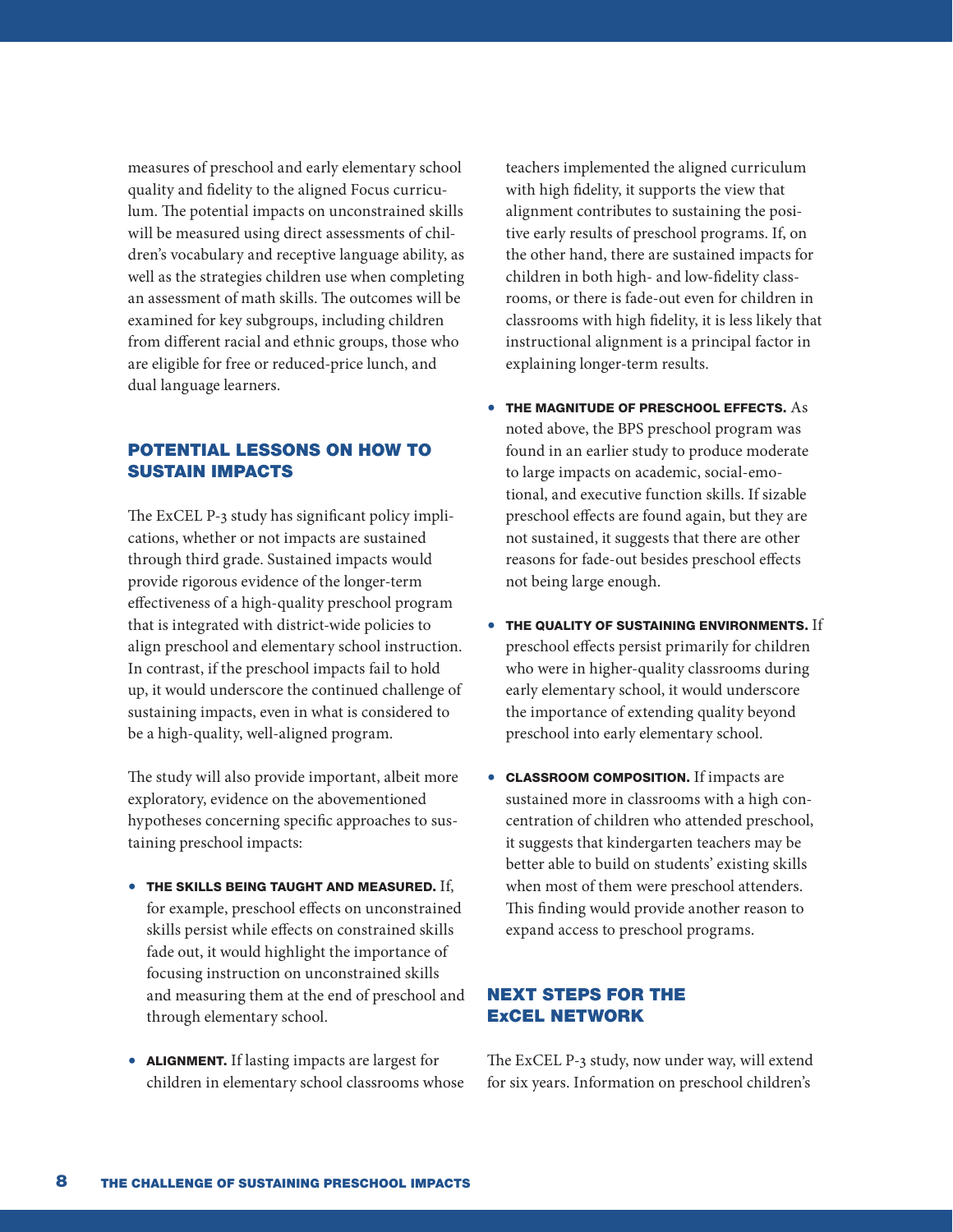skills, as well as preschool classroom quality and curriculum fidelity, will be collected. Similar data on children and classrooms will be collected in subsequent years as the students enter kindergarten and first, second, and third grades. Issue briefs and reports will examine the initial impacts of the BPS preschool program and the extent to which the impacts are sustained over time.

The other two ExCEL projects were in the planning stages at the time this brief was written. ExCEL Quality will focus on ways to combine curricula and teacher training and coaching to strengthen preschool instruction and child outcomes. Curricula under consideration include either a comprehensive program (such as Creative Curriculum or High/Scope) or a standard preschool curriculum to be enhanced with up to two evidence-based, domain-specific curricula. In either case, intensive professional development will involve ongoing teacher training reinforced by regular in-class coaching. The evaluation will answer key implementation, impact, and cost-effectiveness questions with data collected on child outcomes in preschool, with the possibility of further follow-up.

ExCEL Summer will begin with a learning network in which representatives of several interested localities and summer programs consider such issues as participant recruitment, program timing and duration, curriculum, staffing, and parent engagement. A program model will then be piloted to explore these issues in more depth. Full-scale program implementation will follow, with a rigorous evaluation in two localities. Reports will cover program results at least through the end of the children's kindergarten year.

> FOR MORE INFORMATION ON THE ExCEL P-3 PROJECT, CONTACT: Meghan McCormick at MDRC 212-340-4575 meghan.mccormick@mdrc.org

#### **REFERENCES**

- Bailey, Drew H., Greg J. Duncan, Candice L. Odgers, and Winnie Yu. 2017. "Persistence and Fadeout in the Impacts of Child and Adolescent Interventions." *Journal of Research on Educational Effectiveness* 10, 1: 7-39.
- Barnett, Steven W. 1995. "Long-Term Effects of Early Childhood Programs on Cognitive and School Outcomes." *The Future of Children* 5, 3: 25-50.
- Barnett, Steven W. 2011. "Effectiveness of Early Educational Intervention." *Science* 333, 6045: 975-978.
- Campbell, Frances A., Elizabeth P. Pungello, Kirsten Kainz, Margaret Burchinal, Yi Pan, Barbara H. Wasik, Oscar Barbarin, Joseph J. Sparling, and Craig T. Ramey. 2012. "Adult Outcomes as a Function of an Early Childhood Educational Program: An Abecedarian Project Follow-Up." *Developmental Psychology* 48, 4: 1033-1043.
- Campbell, Frances A., Craig T. Ramey, Elizabeth Pungello, Joseph Sparling, and Shari Miller-Johnson. 2002. "Early Childhood Education: Young Adult Outcomes from the Abecedarian Project." *Applied Developmental Science* 6, 1: 42-57.
- Clements, Douglas H., and Julie Sarama. 2007. "Effects of a Preschool Mathematics Curriculum: Summative Research on the Building Blocks Project." *Journal for Research in Mathematics Education* 38, 2: 136-163.
- Engel, Mimi, Amy Claessens, and Maida A. Finch. 2013. "Teaching Students What They Already Know? The (Mis) Alignment Between Mathematics Instructional Content and Student Knowledge in Kindergarten." *Educational Evaluation and Policy Analysis* 35, 2: 157-178.
- Jenkins, Jade M., Tyler W. Watts, Katherine Magnuson, Douglas Clements, Julie Sarama, Christopher B. Wolfe, and Mary Elaine Spitler. 2015. "Preventing Preschool Fadeout Through Instructional Intervention in Kindergarten and First Grade." Working paper. Graduate School of Education, University of California, Irvine. Website: inid.gse.uci.edu/files/2011/03/Jenkinsetal\_Fadeout\_ SREE.pdf.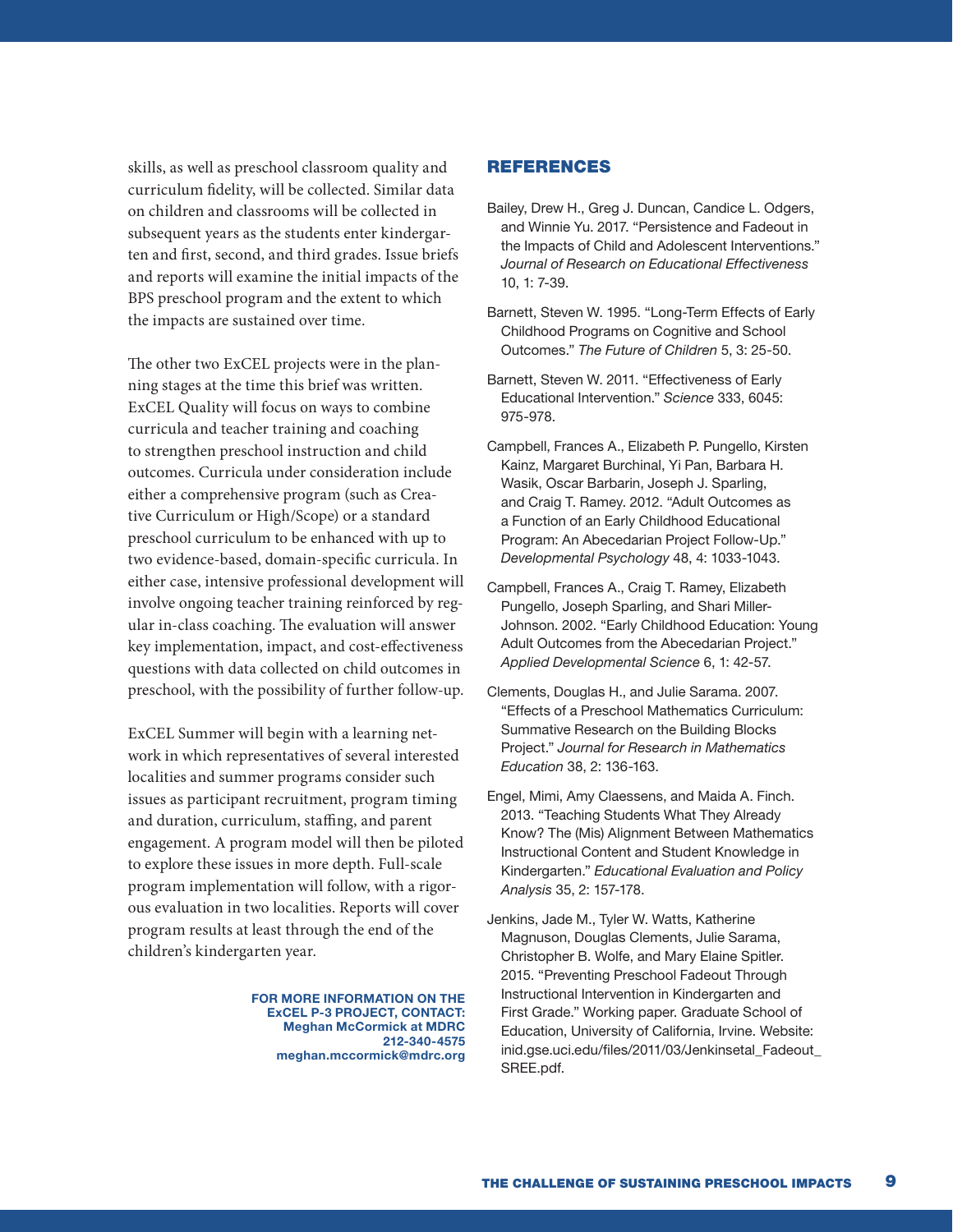- Johnson, Rucker. 2012. "School Quality and the Long-Run Effects of Head Start." Goldman School of Public Policy Working Paper, University of California, Berkeley.
- Lipsey, Mark W., Dale C. Farran, and Kerry G. Hofer. 2015. *A Randomized Control Trial of a Statewide Voluntary Prekindergarten Program on Children's Skills and Behaviors through Third Grade*. Nashville, TN: Vanderbilt University, Peabody Research Institute.
- Lipsey, Mark W., Christina Weiland, Hirokazu Yoshikawa, Sandra Jo Wilson, and Kerry G. Hofer. 2015. "The Prekindergarten Age-Cutoff Regression-Discontinuity Design: Methodological Issues and Implications for Application." *Educational Evaluation and Policy Analysis* 37, 3: 296-313.
- Ludwig, Jens A., and Deborah A. Phillips. 2008. "Long-Term Effects of Head Start on Low-Income Children." *Annals of the New York Academy of Sciences* 1136, 6: 257-268.
- Paris, Scott G. 2005. "Reinterpreting the Development of Reading Skills." *Reading Research Quarterly* 40, 2: 184-202.
- Puma, Michael, Stephen Bell, Ronna Cook, Camilla Heid, Pam Broene, Frank Jenkins, Andrew Mashburn, and Jason Downer. 2012. *Third-Grade Follow-Up to the Head Start Impact Study: Final Report*. OPRE Report 2012-45b. Washington, DC: Administration for Children and Families, U.S. Department of Health and Human Services.
- Schickedanz, Judith A., and David Dickinson. 2004. *Opening the World of Learning: A Comprehensive Early Literacy Program*. Iowa City: Pearson Early Learning.
- Schweinhart, Lawrence J., Helen V. Barnes, and David P. Weikart. 1993. *Significant Benefits: The High/Scope Perry Preschool Study through Age 27.* Monographs of the High/Scope Educational Research Foundation 10. Ypsilanti, MI: High/Scope Educational Research Foundation.
- Schweinhart, Lawrence J., Jeanne Montie, Zongping Xiang, William S. Barnett, Clive R. Belfield, and Milagros Nores. 2005. *Lifetime Effects: The High/ Scope Perry Preschool Study Through Age 40*. Monographs of the High/Scope Educational Research Foundation 14. Ypsilanti, MI: High/Scope Press.
- Swain, Walker A., Matthew G. Springer, and Kerry G. Hofer. 2015. "The Persistence of Pre-K Effects and Early Grade Teacher Quality: Evidence from the Tennessee-Voluntary Pre-K Experiment." *AERA Open* 1, 4: 1-17.
- Weiland, Christina, and Hirokazu Yoshikawa. 2013. "Impacts of a Prekindergarten Program on Children's Mathematics, Language, Literacy, Executive Function, and Emotional Skills." *Child Development* 84, 6: 2112-2130.
- Zigler, Edward, and Sally J. Styfco. 2004. *The Head Start Debates*. Baltimore, MD: Brookes Publishing Company.

#### ACKNOWLEDGMENTS

The writing of this brief would not have been possible without our research collaborators at the Boston Public School (BPS) district, including Jason Sachs, Brian Gold, and the BPS Department of Early Childhood staff. The study as a whole has been made possible through our partnership with BPS, as well as the involvement of BPS schools, students, parents, and teachers. The writing of the brief was also dependent on the involvement of the full ExCEL P-3 research team at MDRC, including Sharon Huang, Michelle Maier, Rebecca Unterman, Jared Smith, Marissa Strassberger, Nicole Leacock, and Ilana Blum. Rama Hagos has provided excellent research assistance on the larger project, and on this particular brief as well. We also thank our partners at the Harvard Graduate School of Education, led by Catherine Snow, Nonie Lesaux, Sibyl Holland, and Maia Gokhale, for their invaluable work managing the field research team working in the Boston Public Schools. Josh McGee and Erica Brown from the Laura and John Arnold Foundation gave invaluable guidance on this brief, as did Gordon Berlin.

Funding for this work was provided by the Laura and John Arnold Foundation.

Meghan McCormick, JoAnn Hsueh, and Michael Bangser are affiliated with MDRC. Christina Weiland is an assistant professor of education at the University of Michigan.